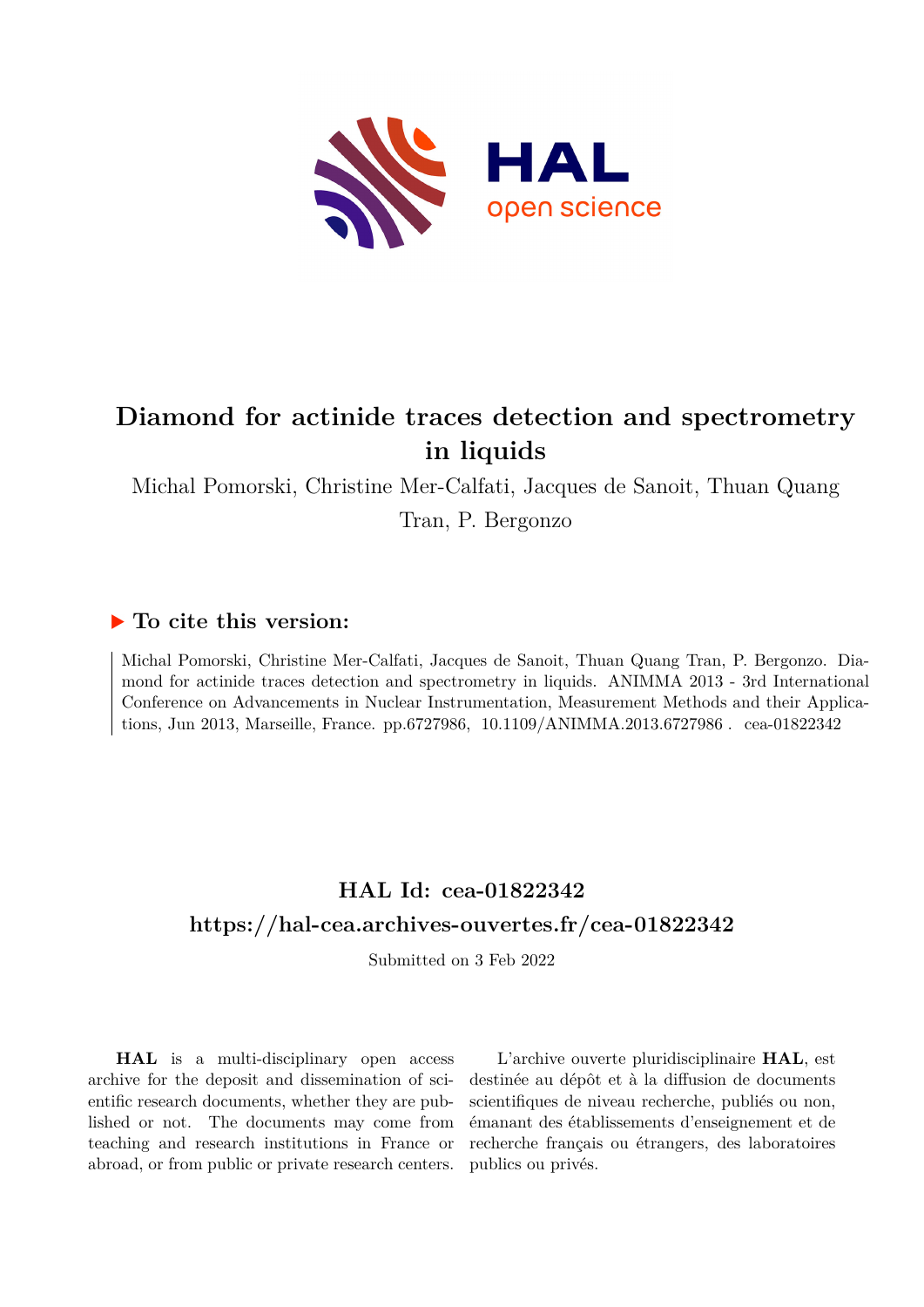# Diamond for Actinide Traces Detection and Spectrometry in Liquids

Michal Pomorski, Christine Mer, Jacques de Sanoit, Thuan Quang Tran, and Philippe Bergonzo

*Abstract*—We describe here a new approach for the detection and identification of actinides (Am, Pu, Cm etc) at very low activity levels in aqueous solution. The measurement consists at first in the electroprecipitation of the actinides ions as insoluble hydroxides directly onto a boron doped nanocrystalline diamond (BNCD) electrode deposited on an  $\alpha$ -particle detector (Si or Si-PIN diode), followed by  $\alpha$ -particles detection using frontend nuclear electronics. After  $\alpha$ -particles counting, spectrometry, the detector can be easily decontaminated using anodization in aqueous solution to be able to be reused at once. The detection limit of the described prototype system can be estimated as low as a few mBq/L (for one day counting) to several mBq/L for 5h counting and currently achieved energy resolution amounts to  $\Delta E_{FWHM}/E_{\alpha} = 2.3\%$  for pulse height spectra of 5.486 MeV  $\alpha$ -particles emitted by <sup>241</sup>Am, measured directly in water.

*Index Terms*—α particle spectroscopy, actinides, electroprecipitation, CVD diamond, detection.

#### I. INTRODUCTION

THE quality of the water we use every day is an essential governing parameter of the public health. In our societies, the preservation of the integrity of the drinking water supply is considered as a major stake. Numerous pollutants can affect more or less durably the quality of the water which we use every day. Besides classic contaminants as organic products, heavy metals, and bacteriological pollutants, the quality of the water can be also severely affected by radioactivity. The water network can be seen as vulnerable to attacks created by nuclear accidents or by terrorists attacks such as contamination through reservoirs, back-flow from domestic water supply taps, etc. The recent example of Fukushima alerted the world on the weakness of our modern societies to a radioactive contamination of the water supply chains for essential needs such as water, but also food, beverages etc. Equally, radionuclides coming from the human activity can result from the controlled emission of radioactive substances in the atmosphere or in the aquatic and marine media, supervised by proper authorities. For example the AREVA factory at La Hague France (the French nuclear fuel reprocessing plant) is authorised to release annually a total  $\alpha$  emitters activity of 0.14 TBq in the sea and 0.00001 TBq in the atmosphere [1]. Among the multiple constituents of radioactive wastes, the actinide elements are of major importance due to their long half-lives of hundreds to hundred thousands of years, and their radiological and chemical toxicity for human health. The ability to directly measure the  $\alpha$  activity of liquid media at trace levels constitutes a real breakthrough. Trace detection for radiation emitters is available from the measurement of beta or gamma emitters that are detected in shielded vessels. However, for  $\alpha$  particles, since their penetration distance is confined down to a few tens of microns, no measurement can be made from the outside of the container, nor from the use of immersed detectors that will only probe a weak liquid thickness of typically 2  $\mu$ L/cm<sup>2</sup> [2], [3], [4]. As a result, due to the self-absorption of  $\alpha$  particles in water, conventional methods consist of evaporating the medium to obtain a solid condensate on which conventional  $\alpha$  spectroscopy can be used [5]. This approach is compatible with very clean water, but cannot be used with contaminated waters with any form of precipitate, waste water, urine, juice etc as the solid residue will also result in self-absorbing the  $\alpha$  activity and lead to underestimated evaluations. Here therefore the main objective of this paper is the realization of a high sensitivity  $\alpha$ -particle detection system working in water for the detection of dissolved actinides. So far, no system exists that is enabling the measurement of radioactive water in a portable, easy to handle system that can be established for early stage detection of nuclear attacks or accidents, as well as for permanent water quality monitoring. In the following, we will introduce an innovative approach taking advantage of synthetic diamond properties, that will be of high benefit for sensitive detection.

#### II. EXPERIMENTAL AND METHODS

#### *A. Fabrication of BNCD/Si and BNCD/SiPIN Sensors*

Two generations of sensors were produced for the purpose of measuring the actinides traces in liquid phase with the electrochemically assisted pre-concentration step. (i) The first generation so-called: counter-grade boron doped nanocrystalline diamond (CG-BNCD/Si) sensors; allows counting of  $\alpha$ -particles emitted by decaying actinides atoms with clear separation of induced signals from the electronic noise and α-particle detection efficiency close to 100% (in  $2π$  geometry). (ii) An improved second generation sensors so called spectroscopic-grade (SG-BNCD/SiPIN), allows both actinides counting and identification through the  $\alpha$ -particles energy loss spectroscopy. For the (i) CG-BNCD/Si sensors fabrication, a thin (200  $\mu$ m) high resistivity (10<sup>4</sup> Ωcm) intrinsic silicon wafer whether in the case of (ii) spectroscopic-grade sensors, commercial SiPIN diodes were used as a substrate for BNCD thinelectrode chemical vapor deposition (CVD). In a first step the

All authors are with CEA, LIST, Diamond Sensors Laboratory, CE Saclay, 91191 Gif-sur-Yvette CEDEX - France (e-mails: michal.pomorski@cea.fr, christine.mer@cea.fr, jacques.desanoit@cea.fr, quang.thuan.tran@cea.fr, philippe.bergonzo@cea.fr)

This work is performed in the framework of ActiFind project. The authors would like to thank ANR (French Research Agency) for the funding of this work.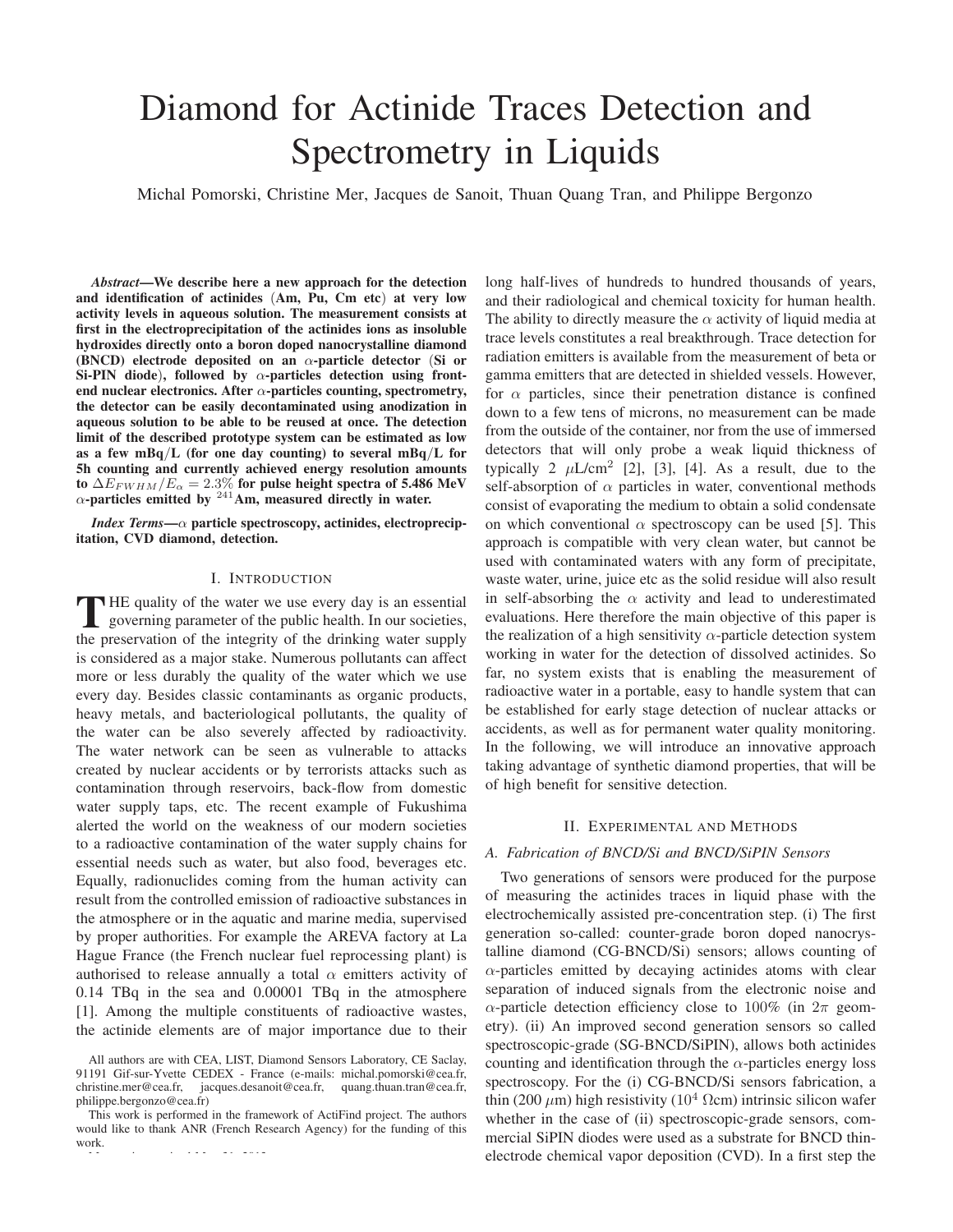

Fig. 1. A SEM photograph showing the cross-section of a 200 nm thick electrochemistry grade BNCD electrode deposited on a SiPIN substrate.

original diode metallization is stripped-off using hot aqua-regia  $(HCl: HNO<sub>3</sub> - 3:1)$  solution. The bare substrate is then rinsed in DI water and dried. In the second step the P+ surface of the diode (or one surface of Si wafer) is seeded with aqueous solution of diamond nanoparticles using spin-coating method. Such prepared sample is loaded into a microwave-plasma assisted CVD reactor. We used trimethyloboron (TMB) as a dopant source to obtain highly boron doped  $(10^{21} |B|/cm^3)$  diamond films [6]. The CVD growth parameters were following; MW power: 1.8kW, substrate temperature:  $1025$  K,  $H<sub>2</sub>$  flow: 88 sscm, CH<sup>4</sup> flow: 0.22 sscm, TMB (2000 ppm): 12 sscm.

One must note that the BNCD electrode corresponds to the dead detector volume not contributing to the signal formation, thus it must be kept as thin as possible, in current work, 200 - 500 nm thick BNCD layers were synthetized, however it could be further thinned down (50-100 nm pin-holes free BNCD films seems feasible). Figure 1 displays a SEM micrograph with a cross-sectional view of a 200 nm thick BNCD layer deposited onto the SiPIN substrate. After diamond growth, the central area of about  $0.8 \text{ cm}^2$  of the device is masked with 200 nm aluminium sputtered mask and in the following step, peripheral regions of BNCD diamond are etched using Ar/O plasma. Later the aluminium mask is stripped-off with an aqua-regia solution. The back surface of the diode (or high resistivity silicon) is coated with 200 nm of gold, forming an ohmic back contact. The device is mounted onto an insulating support and contacted to a coaxial cable using silver loaded epoxy resin. We use a highly resistive and electrochemically inactive epoxy resin to encapsulate the device leaving only a BNCD diamond entrance electrode with a direct contact to the analyzed solution. The electrochemically active BNCD area was estimated from its photograph by integrating the sensor surface using an image processing software and amounts to about  $0.4 \text{ cm}^2$  for each sensor. Prior to the measurements in radioactive solutions the properties of each BNCD electrode were evaluated using standard electrochemical techniques. For instance, Figures 2 and 3 show the electrochemical impedance spectroscopy diagrams (Nyquist plot) and cyclic voltammetry curves of a CG-BNCD/Si sensor, respectively. The measurements are performed using an equimolar solution of potassium ferro-ferricyanide  $10^{-3}$  M (outer sphere redox couple) with KCl as supporting electrolyte. The figures demonstrate the very high reactivity of the electrodes with high electron



Fig. 2. Electrochemical impedance spectroscopy plot (Nyquist plot) of a CG-BNCD/Si sensor showing the series resistance value (first intercept 100  $\Omega$ ) and the electron transfer resistance (derived from the second intercept 125 Ω).



Fig. 3. Cyclic voltammetry curves performed with the CG-BNCD/Si sensor showing the electrochemical activity of the BNCD layer. The measurements are performed using an equimolar solution of potassium ferro-ferricyanide 10−3 M (outer sphere redox couple) with KCl as supporting electrolyte.

transfer rate values and their remarkable reproducibility.

#### *B. Electro-precipitation of Actinides on BNCD Entrance Electrode*

Simple electrochemistry cannot by itself suffice to make a metallic layer of actinides on an electrode surface from an aqueous solution. All of the values of the standard potentials  $E_0$  of various couples  $M^{3+}/M^0$  (with  $M = Am$ , Cm, Pu) are very negative  $(E_0 < -2$  V/ENH) [7]. In addition, in acid aqueous solutions, the field of potentials is limited on the reduction side to: E = 0 V/ENH through system  $H_2/H^+$ and on the oxydation side to:  $E = + 1.23$  V/ENH through system  $H<sub>2</sub>O/O<sub>2</sub>$ . Therefore, no electrochemical activity takes place besides the electrochemical decomposition of the solvent (reduction/oxidation of water). The whole of the current fed through the electrode being used by these reactions building what the electrochemists call the solvent wall. One can overcome this experimental difficulty by taking into account that actinide ions are very sensitive to hydrolysis, which is a particular case of the complexation reactions. By increasing the pH of an aqueous solution containing actinide ions, the structure of ions is modified: protons become expelled by water hydration molecules towards non-binding water, the actinide ion accumulate hydroxyl ions (OH−) in the internal sphere and form hydroxo mono or polynuclear complexes to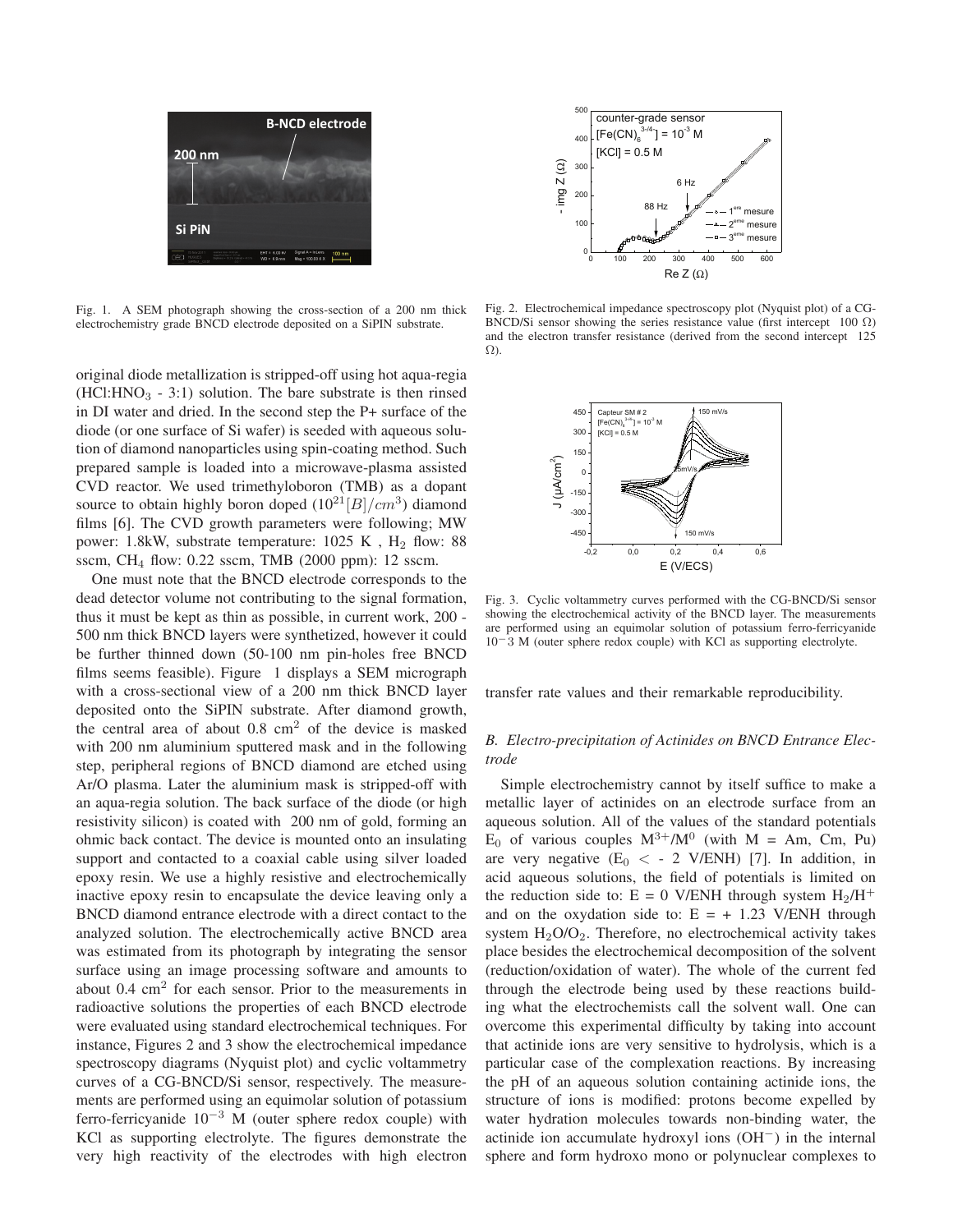form solid hydroxides in the form of  $M(OH)<sub>3</sub>$ . As a result, ion hydrolysis of actinides will not take place as long as they are kept in acidic solutions at concentrations above 1M or/and by the addition of complexing ions  $(NO<sup>3−</sup>, SO<sub>4</sub><sup>2−</sup>)$  which will delay the aforementioned hydrolysis reactions. It is easy to locally modify the pH of the surface of the working electrode by water reduction, that results in the formation of a basic layer (pH 12-13) according to the following reaction (1):

$$
H_2O + H^+ + 2e \to OH^- + H_2 \tag{1}
$$

The electro precipitation of insoluble actinide hydroxide can thus be carried out even in slightly acidic solution because of the formation of this basic layer next to the working electrode according to the reaction (2):

$$
M^{3+} + 3OH^- \rightarrow M(OH)_3
$$
 (2)

When the reduction current is switched off, the basic layer disappears and the actinide hydroxide can dissolve more or less quickly in the liquid medium, thus the solution must be basified just before swithing off the current. Please note that this process is not electrodeposition, which is a term used for the electrochemical reduction of ions in a metallic state. Here, electro precipitation from which the product does not result from a transfer of electrons between the electrode and a metallic cation takes place. This method was initiated by Talvitie for stainlesssteel substrates in 1972 [8] then modernized successively in 1996 by Becceril [9] and in 2000 by Tsoupko-Sitnikov [10]. To electroprcipitate the actinides ions on the BNCD sensor entrance electrode, the aqueous medium containing actinides to be analyzed is chemically adjusted in terms of both pH and salt concentration (using  $Na<sub>2</sub>SO<sub>4</sub>$ ). The adjustment of the pH to a value in the range of 3 and 4.5 is necessary, as well as that of the basic complexing salt to a concentration of 0.3 M to allow the control of both the hydrolysis of actinide ions and their complexation. The charge of added salt thus provides good conductivity of the electrolyte reducing the voltage drop across the electrolytic cell. The electro precipitation of actinide ions on the surface of boron doped diamond (cathode) is made by connecting a negative bias to the sensor and the positive one to the anode; here made from a platinum wire. The operating mode is the galvanostatic mode at low current densities  $(-1.5 < J < -6mA/cm^2)$  and vigorous stirring  $(10^3 \text{ rpm})$  for a period of 120 minutes. The electro-precipitation experimental arrangement is illustrated in Figure 4

#### *C.* α *Particle Detection*

The second step consists of the measurement of the electroprecipitated actinide ions on the surface of the sensor BNCD entrance electrode. For this purpose the sensor is kept in the solution, but placed in a metalic lightight container and connected to a spectroscopic chain as depicted in Figure 5. In the present experiment a custom made fast charge sensitive amplifier FCSA [11] was used to amplify and to shape the  $\alpha$ -particles induced current signals, which is digitalized and registered as pulse-height spectra on a digital-storage oscilloscope (DSO). Nevertheless, any classical/commercial  $\alpha$ 



Fig. 4. The experimental arrangement used for electro precipitation of actinides ions onto the CG-BNCD/Si and SG-BNCD/SiPIN sensors



Fig. 5. A schematic view of the SG-BNCD/SiPIN sensor and associated signal processing electronics

spectrometry chain designed to work with silicon detectors can also efficiently be used to probe the signal from our sensors. The  $\alpha$ -particles from the precipitated actinide layer on the diamond film will interact in the silicon ionization chamber inducing current pulses. The number of counts recorded by the detector is proportional (in the best case about 50% of decaying nuclides can be detected, due to the  $2\pi$  geometry) to the amount of  $\alpha$  species present at the diamond surface, and the signal amplitude to the characteristic  $\alpha$ -particles energy allowing actinides identification. As a result, it comes very accurate to probe the actinide concentration and its origin in the solution thanks to a prior calibration of the device.

#### III. RESULTS AND DISCUSSION

#### *A. Sensors Pre-characterization with a Solid Source*

Directly after the fabrication and prior to the measurements with radioactive solutions the prototypes were evaluated in vacuum (10<sup>-3</sup> mbar) under irradiation of 5.48 MeV  $\alpha$ particles from a 4 kBq solid  $^{241}$ Am source. The source of a diameter larger than that of the active area of the sensors (about  $0.4 \text{ cm}^2$ ) was placed at about 1 mm away from the BNCD entrance electrode, no collimator was used. In Figure 6 the comparison of the performances of three sensors is presented.

The light-grey curve in Figure 6 is the  $\alpha$ -particles pulseheight spectrum collected with a CG-BNCD/Si sensor operated at zero bias (sensor biasing was in fact not possible on this device due to high leakage current). Here, only a part of the induced charge can be collected due to the partially depleted silicon bulk. The charge carriers drift-diffusion is mainly governed by the space-charge region formed at the vicinity of the highly boron doped diamond layer and intrinsic Si bulk and only about 72% of e-h pairs are collected with a poor relative energy resolution of  $\Delta E_{CG} = 10\%$ . This value was obtained from Gaussian fit to the curve and defined as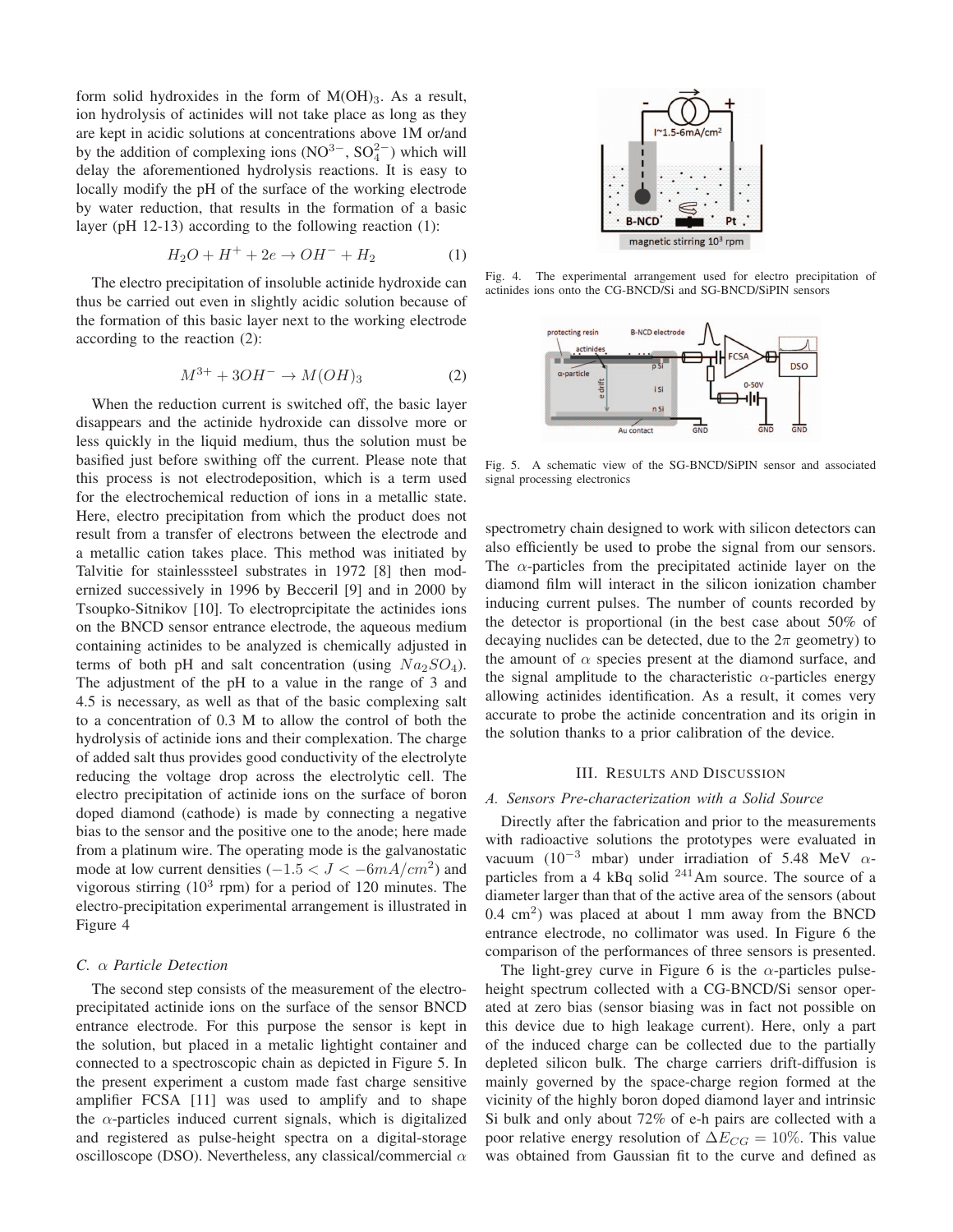

Fig. 6. Comparison of the performance of a CG-BNCD/Si, a SG-BNCD/SiPIN sensors and a commercial SiPIN diode for  $\alpha$ -particle detection from an Am-241 spectroscopic-grade solid source Measurements were performed in vacuum at  $10^{-3}$  mbar, spectra are normalized to the maximum number of counts.

 $\Delta E = FWHM/X_c$ , where FWHM is full width at half maximum of the peak and  $X_c$  is the gauss centroid. Thickblack curve is a pulse height spectrum of a SG-BNCD/ SiPIN sensor operated at -20V and exhibiting a CCE of 93% and an improved energy resolution of  $\Delta E_{SG} = 2.4\%$ . Here the non-complete charge collection and limited energy resolution can be attributed to the dead BNCD entrance electrode layer thickness of about 400nm. This was confirmed by numerical simulation of 5.48 MeV  $\alpha$ -particles straggling in the detector dead layer using SRIM package [12]: for the 200 - 500 nm thick BNCD (with C-12 atoms and density  $3.52$  g/cm<sup>2</sup>) dead layer simulations show an energy resolution  $\Delta E_{SRIM}$  in the range of 1.4% (200 nm) to 2.9% (500 nm). Those results demonstrate that such SG-BNCD/SiPIN sensor response remains within the range of intrinsic energy resolution limitation. In Figure 6, the last curve compares both sensor responses to a reference non-modified commercial SiPIN detector (thin-black curve), exhibiting a 100% charge collection efficiency (CCE) and  $\Delta E_{PiN} = 0.6\%.$ 

#### *B. Counter Grade Sensor Detection Performance*

Preliminary tests of the CG-BNCD/Si device were performed with a radioactive solution of  $241$ Am prepared from a 1 MBq radioactive standard at the Laboratoire National Henri Becquerel (LNHB, CEA-Saclay). By diluting the standard in DI water, six daughter 100 ml solutions of increasing activities were prepared within the activity range of 0.6 to 29 Bq. The total  $\alpha$  activity of each daughter solution was crosscalibrated using a Liquid Scintillation Technique (LST) at the same laboratory [13]. The precise activities values including measurement uncertainties are listed in Figure 7. Starting from the lowest activity, after 120 min of electro precipitation, we performed a 3 to 5h  $\alpha$ -particles counting for each daughter solution. After each step the sensor was decontaminated (see subsection D) and re-used in a daughter solution of higher activity. Figure 7 displays pulse height spectra acquired with a CG-BNCD/Si sensor.

By plotting the CG-BNCD/Si measured  $\alpha$ -particles count rate (in cps counts per second) derived from spectra integrals vs. total solution activity (from LST), clearly the linearity  $(R^2=0.998)$  of the system is evidenced in Figure 8.



Fig. 7. Pulse-height spectra for varying concentrations of <sup>241</sup>Am in a 100 ml water solution measured with a CG-BNCD/Si sensor. Total activities of the solution were calibrated with a liquid scintillation technique and are indicated in the graph.



Fig. 8. Integrals of curves derived from Fig 7 vs. total  $241$  Am solution activity from liquid scintillation technique. This graph shows the perfect linearity of the detection system

#### *C. Spectrosocopic Grade Sensor Detection Performance*

The spectroscopic capabilities of a SG-BNCD/SiPIN sensor were assessed using a solution of <sup>239</sup>Pu ( $E_{\alpha}$ =5.39 MeV) <sup>241</sup>Am (E<sub>α</sub>=5.486 MeV) and <sup>244</sup>Cm (E<sub>α</sub>=5.86 MeV). As in the previous subsection a 15 Bq (5 Bq of Pu, 5 Bq of Am and 5 Bq of Cm) in 15 ml mixed nuclide solution was prepared using LNHB radioactive standards. No LST cross-calibration was carried out, since precise knowledge of the solution activity was not important. Measured mixed-nuclide spectrum after electro precipitation step and 24h counting is displayed in Figure 9.

Clearly, three peaks corresponding to the <sup>239</sup>Pu, <sup>241</sup>Am and  $244$ Cm emitted  $\alpha$ -particles can be distinguished in the pulse height spectrum, with  $^{^{239}Pu}\Delta E_{SGlq} = 3.4\%$   $^{^{241}Am}\Delta E_{SGlq} =$ 2.8%, <sup>244</sup>Cm $\Delta E_{SGlq}$  = 2.3% respectively. The measured <sup>241</sup>Am $\Delta E_{SGlq}$  is slightly higher compared to the measured one  $\Delta E_{SGsd}$  (2.4%) with the <sup>241</sup>Am solid source and we tentatively attribute this to the observed degradation of SiPIN bulk resistivity. This sensor could not be operated at bias value of -20V thus having, partially depleted bulk. It is not clear to us what can be the cause of the degradation at the current state of investigation. One can suspect diffusion of impurities into not passivated Si bulk in areas not covered by BNCD electrode. Also low energy tails of the peaks raisng from  $\alpha$ -partciles stragling in diamond layer degrade slighlty the resolution of the peaks located at lower energy side of the spectrum. Finally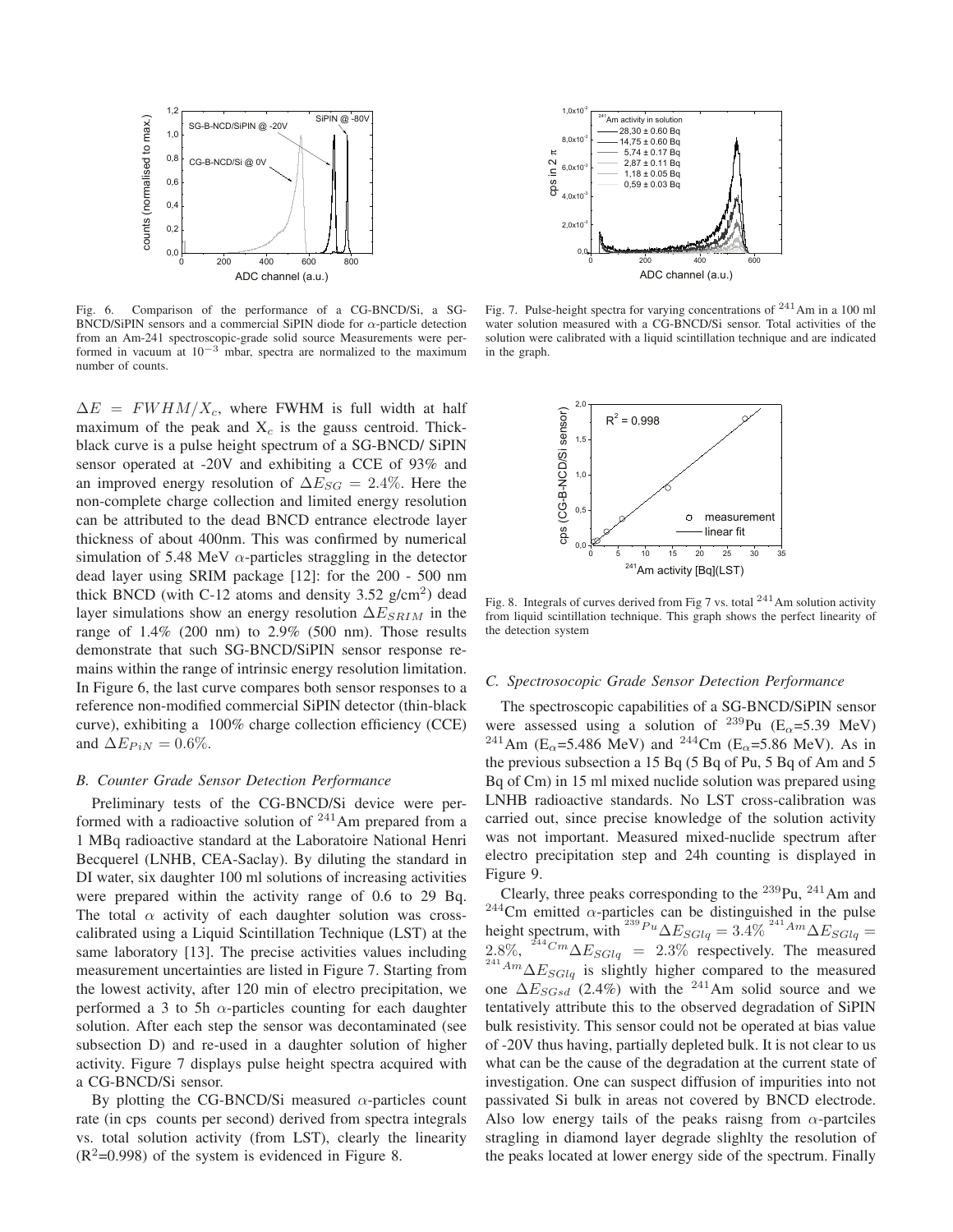

Fig. 9. An  $\alpha$ -partcile spectrum of mixed nuclide solution (Pu, Am, Cm) measured directly in liquid using electrochemically assisted SG-BNCD/Si sensor. Three peaks corresponding to  $\alpha$ -particles emitted by three actinides can be clearly distinguihed. The inset shows  $\alpha$ -particle spectrum of <sup>241</sup>Am deposited on a BNCD electrode as measured with an extrnal commercial Si PiN detector in vacuum (10−<sup>3</sup> mbar) - Additinal two satelites lines are visible around main peak (5.486 MeV) corresponding to alternative decay modes - a proof of spectroscopic grade precipitation of actinides on the sensors

in order to check if the quality of deposited actindes' film on the BNCD electrode is not a limiting factor for spectroscopy. A measurement with an external SiPIN detector was performed in vacuum (10<sup>-3</sup> mbar). Result for  $\alpha$ -particles emitted by <sup>241</sup>Am is displayed in the inset of Figure 9. Clearly three energies coresponding to different channels of  $\alpha$  decay for <sup>241</sup>Am could be distinguished with  $\Delta E_{ext}$ =0.4% (value close to the state-of-the art  $\alpha$ -partciles spectroscopy systems) - a proof of spectroscopic grade electroprecipitation of actnides onto diamond film.

#### *D. Decontamination of the Sensors*

After each measurement, a light anodisation of the BNCD electrodes  $(+ 6 \text{ mA/cm}^2$  for 10 minutes) simply results in the release of all pre-concentrated actinides species in the solution. This enables to clean the active surface layer of the devices prior to each following measurement. Performing a series of experiments, we achieved an avaregare decontamination efficiency of 99.98 % for majority of the sensors. By extension, this technique can also lead to the fabrication of efficient electrochemical decontamination systems when large area BNCD electrodes are used. The media can be modified to a waste solution before releasing the radioactive traces in a dedicated waste water sample. Those devices can be therefore promoted to decontaminating systems when scaled up to several batches of large area BNCD electrodes.

#### *E. Long Term Performance of the Sensors*

In order to test long term stability of the sensors we performed a series of 30 cycles of electroprecipitationdecontamination on a SG-BNCD/Si sensor. Figure 10 displays two aquired spectra of  $^{241}$ Am emitted  $\alpha$ -partciles for first and thirtieth experiments. Hardly any difference could be seen in both position and shape of the pulse-heights, also precipitationdetection efficiency did not change within the number of performed cycles.



Fig. 10. Spectra of  $\alpha$ -particles emitted by <sup>241</sup>Am precipated on a SG-BNCD/SiPIN sensor: for first experiment (light gray) and after 30 consecutive cycles of electroprecipitation-decontamination. We do not observe any degardation in: precipitation-detection efficiency, position and shape of the spectrum.

#### IV. CONCLUSION

It is possible to directly perform  $\alpha$ -particles counting and energy loss spectroscopy in liquids using electrochemically assisted boron doped diamond/silicon sensors. The preconcentration step allows electro precipitation of actinides atoms  $(^{239}$ Pu,  $^{241}$ Am,  $^{244}$ Cm tested in this work) directly onto the BNCD sensor entrance electrode. The obtained average precipitation efficiency of 13% (for 100 ml of solution and 0.4  $\text{cm}^2$  active area of the sensor) in presented experimets is still low compared to efficiencies matching up to 100% reported for stainless-steel or platinum substrates [7-9], thus a parallel work was started, focused on the improvement of this aspect; by adjusting the deposition parameters of the boron doped diamond electrode we were able to increase the efficiency close to 80% [14]. One other important aspect not addressed in this work is the influence of subsequent interfering metal ions (eg. Fe), which may tend to further reduce the efficiency due to competitive electrodeposition process. Nevertheless, we demonstrated capability of the first prototypes the possibility to detect traces of  $241$  Am at measured concentration levels as low as 0.5 Bq/100ml as well as, actinides identification in mixed nuclide solution  $(^{239}Pu, ^{241}Am, ^{244}Cm)$  with relative energy resolution within the range of  $\Delta E_{FWHM}$  = 3.4 - 2.3%. Using a simple approximation, assuming a 1cm<sup>2</sup> CG-BNCD/Si sensor, 24h counting interval and measured electro precipitation efficiency, the detection limit (eg. statement: solution contaminated with actinides) for current prototypes can be reduced as low as a few mBq/L. By further development of the sensors' fabrication procedure eg. growing thinner BNCD films at low temperature we expect also improvement of the enregy resolution within the range of  $\Delta E_{FWHM} = 1 - 0.5$  %. This approach has been patented in 2010 and is now available for further development [15].

#### ACKNOWLEDGMENT

The authors would like to thank ANR (French Research Agency) for the funding of this work and collegues Sylvie Pierre and Philippe Cassette from Laboratoire National Henri Becquerel (LNHB, CEA-Saclay) for their help in metrological measurements.